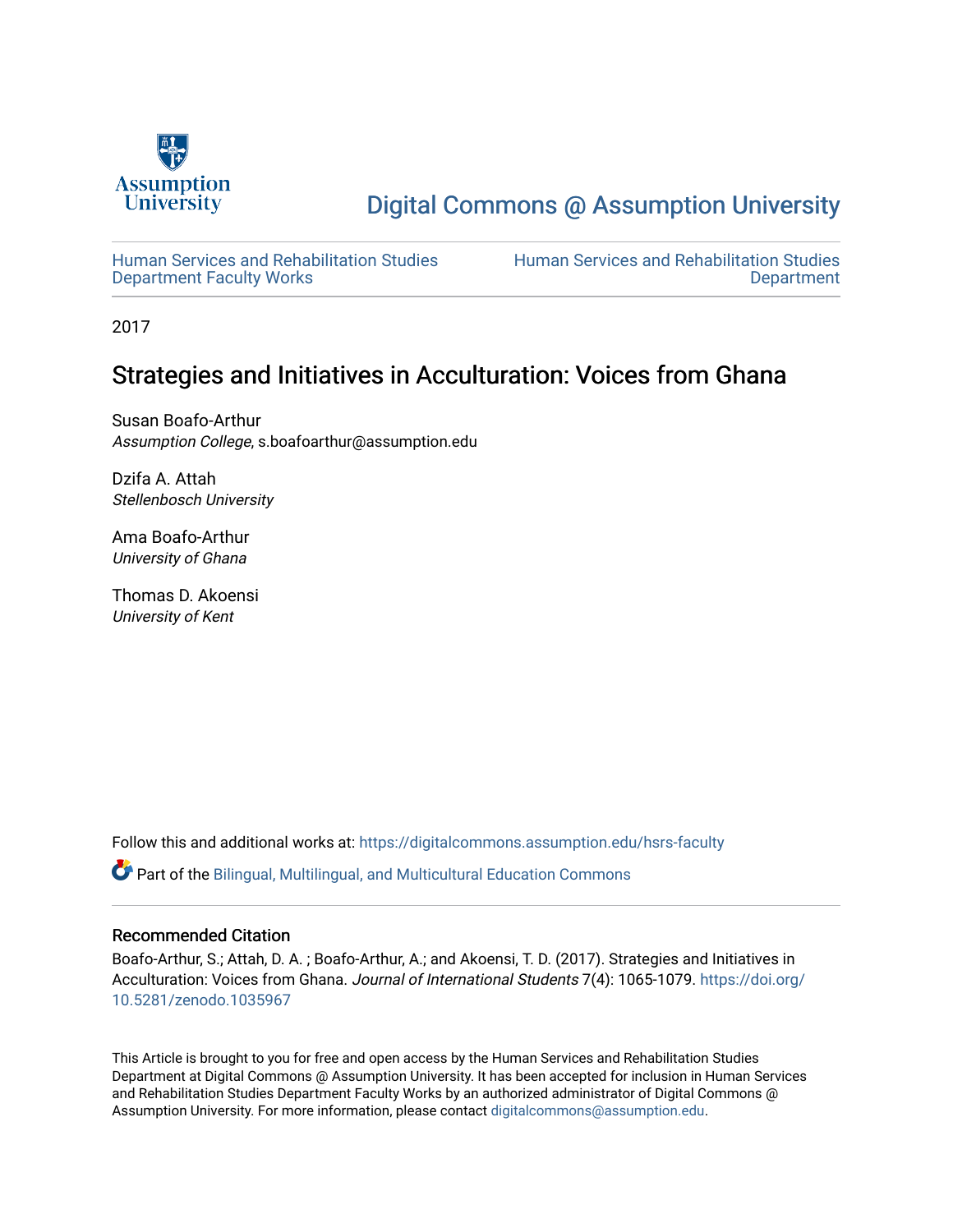*Journal of International Students*

Peer-Reviewed Article

ISSN: 2162-3104 Print/ ISSN: 2166-3750 Online Volume 7, Issue 4 (2017), pp. 1065-1079 © *Journal of International Students* http://jistudents.org/ doi: 10.5281/zenodo.1035967

# **Strategies and Initiatives in Acculturation: Voices from Ghana**

Susan Boafo-Arthur *Assumption College, USA*

Dzifa A. Attah *Stellenbosch University, South Africa*

> Ama Boafo-Arthur *University of Ghana, Ghana*

Thomas D. Akoensi *University of Kent, UK*

# **ABSTRACT**

*Culture shock and acculturation are salient aspects of any international study trip. Over the years, many institutions have devised several strategies to help international students transition to life in the host country. However, most of these strategies are insensitive to diverse cultural or country specifics. Drawing from Social Learning Theory, this paper provides narratives from four former students from the West African country of Ghana and how they navigated the process of acculturation in their respective host nations. The narratives discuss their feelings during the study abroad trip, some of the challenges they faced, and personal as well as institutional strategies that aided in ameliorating the experience of culture shock. A few recommendations for Student Affairs Practitioners are also provided.*

**Keywords:** Black-African international students, Ghana, institutional strategies, personal strategies, social learning theory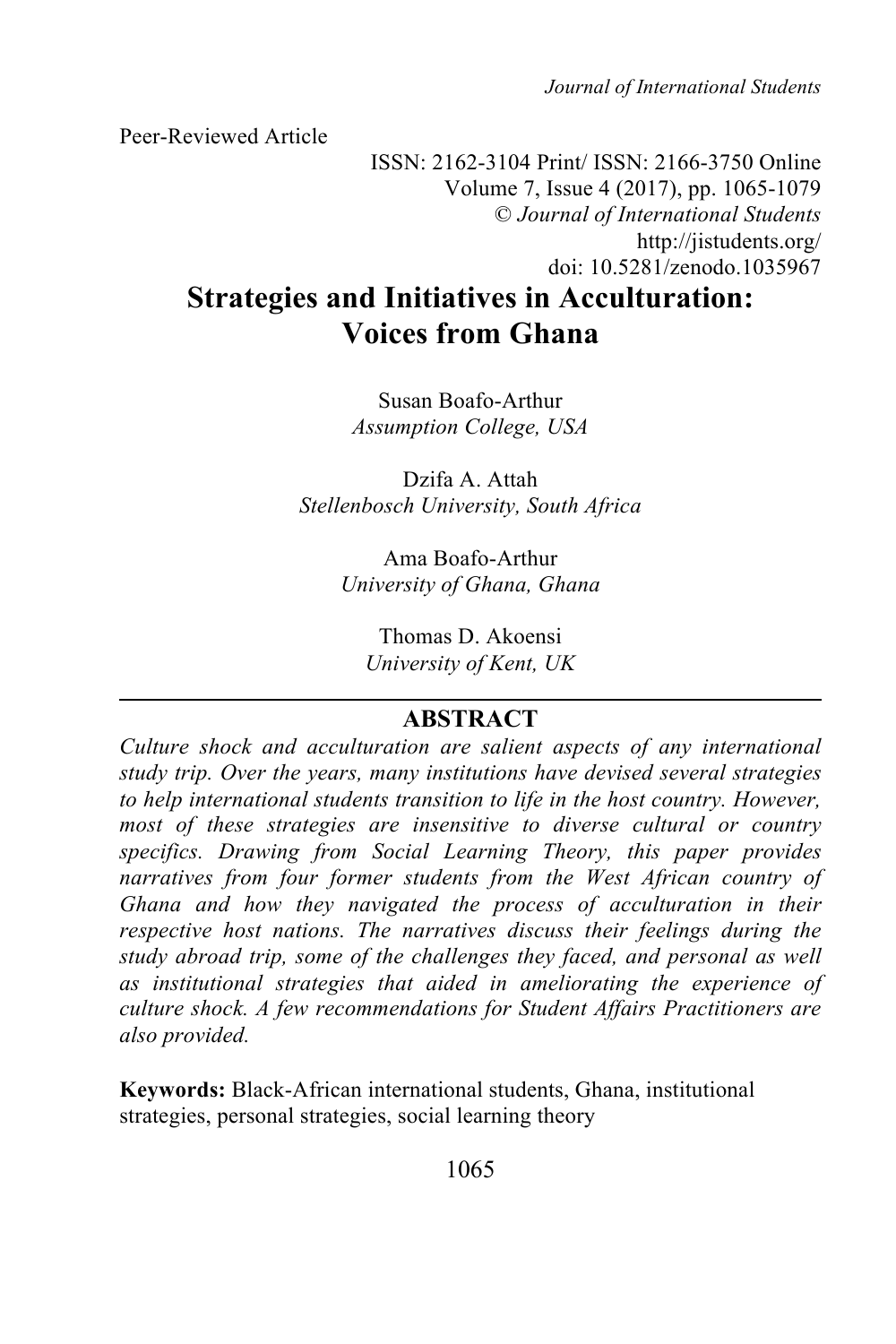**T**echnology and globalization have made education highly accessible to many students the world over. Scores of students from sub-Saharan Africa migrate to more advanced or developed nations around the world in pursuit of higher education. For instance, in 2013/14 and 2014/15, students from Nigeria were the fourth largest group of international students studying in the United Kingdom (U.K.) (Project Atlas, 2016), and in 2014/15 and  $2015/16$  students from Nigeria were the  $14<sup>th</sup>$  largest group of international students studying in the United States (Institute of International Education [IIE], 2016).

Although there is not much research originating from Africa that focuses on decision-making practices with regards to international education (Maringe & Carter, 2007), anecdotal evidence suggests that individuals from these countries are groomed to believe that an education from the West (or a more advanced society) is more desirable, and this may be a remnant from Africa's history of colonization. Irungu (2013) captured this dynamic when he says that (to Africans), having an education overseas is considered an achievement by almost everyone in the individual's society. Maringe and Carter (2007) also stated that African students "tend to migrate to their former colonial masters perhaps largely because of the derived cultural capital and language facility" (p. 466). The authors also found from one of their studies on why Africans chose to study in the United Kingdom that African students believed an education from the U.K. was superior and internationally recognized.

Often, however, the push for international education is without consideration for how to manage the consequent encounters that may prevent international students from making the most of their experiences. Many institutions offer the customary international student orientation, which often does not go beyond giving the already overwhelmed students more information to further inundate them. Moreover, the information given is not specifically tailored towards the different cultures the students come from and how they may deal with potential negative experiences they encounter. Caldwell and Hyams-Ssesaki (2016) summarized this conundrum by stating that higher education institutions (HEIs) are often more attuned to the diversity needs of domestic students, whereas the diversity needs within international students is often ignored.

The experiences of Black African international students are often distinct and different from that of international students of other races, including White African international students (Boafo-Arthur, 2014; Lee &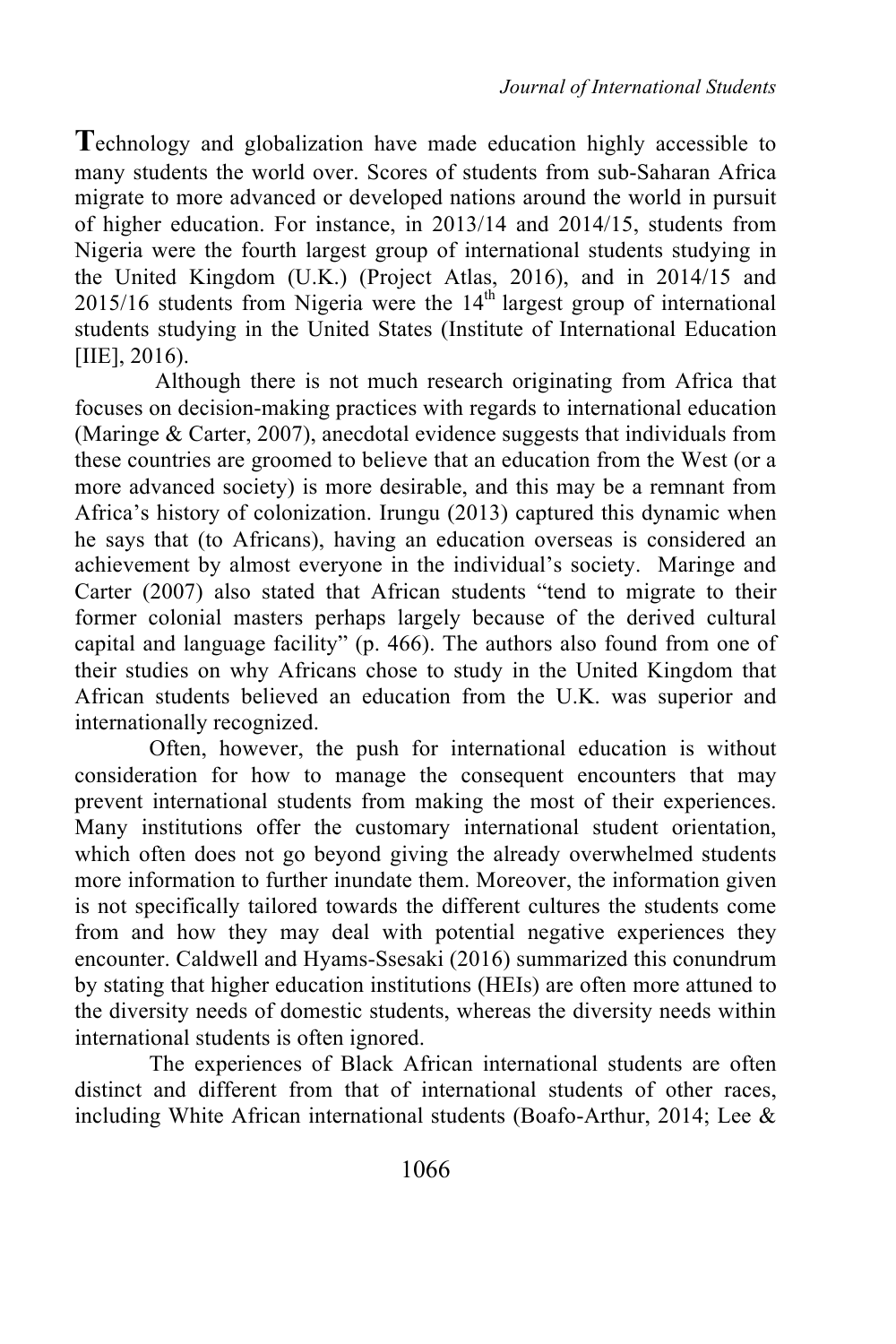Opio, 2011). Research indicates that "Black-African students face discrimination from multiple sources (e.g., cultural differences, accents, and negative stereotypes about their countries of origin… and also have to deal with prejudice and discrimination based on their race, and faulty assumptions about their cultural heritage" (Boafo-Arthur, 2014, pp. 116- 118).

Rarely are their unique issues and challenges highlighted. Additionally, there is limited information on how Student Affairs Professionals (SAP) can manage and assist this unique group of students to transition effectively to life in their respective host cultures. Moreover, to report on best practices for Black African international students might also not be representative of the experiences of all Black African students and what might be most helpful in terms of their acculturation.

The purpose of this paper is to provide personal narratives on the experience of being an international student, as well as survival initiatives and strategies from the perspectives of former international students who studied in Norway, South Africa, and England. Specifically, the narratives will emphasize both personal and institutional strategies that helped curb the negative aspects of culture shock and that aided transition to a new academic environment. Lastly, recommendations for SAP are provided as a means of giving these professionals some ideas on how to work with this population.

## **Acculturation and Social Learning Theory**

Drawing from psychological principles governing behavior and social interactions, social learning theory (SLT) posits that learning is contingent on the interaction between "the environment, personal factors (beliefs, preferences, expectations, self-perceptions, and interpretations), and the individual behavior" (Corey, 2013, p. 237). Per Bandura's (1971) explanation, "learning in a social environment can occur either through direct experiencing of the event, or from observing the behavior of others" (p. 3).

The dynamics of SLT can be applied to the acculturation experiences of international students in the sense that when international students through observation, readings, and other processes see other international students overcoming their challenges and transitioning successfully, they will be more likely to utilize similar strategies to overcome their challenges. The recommendation by Mesidor and Fly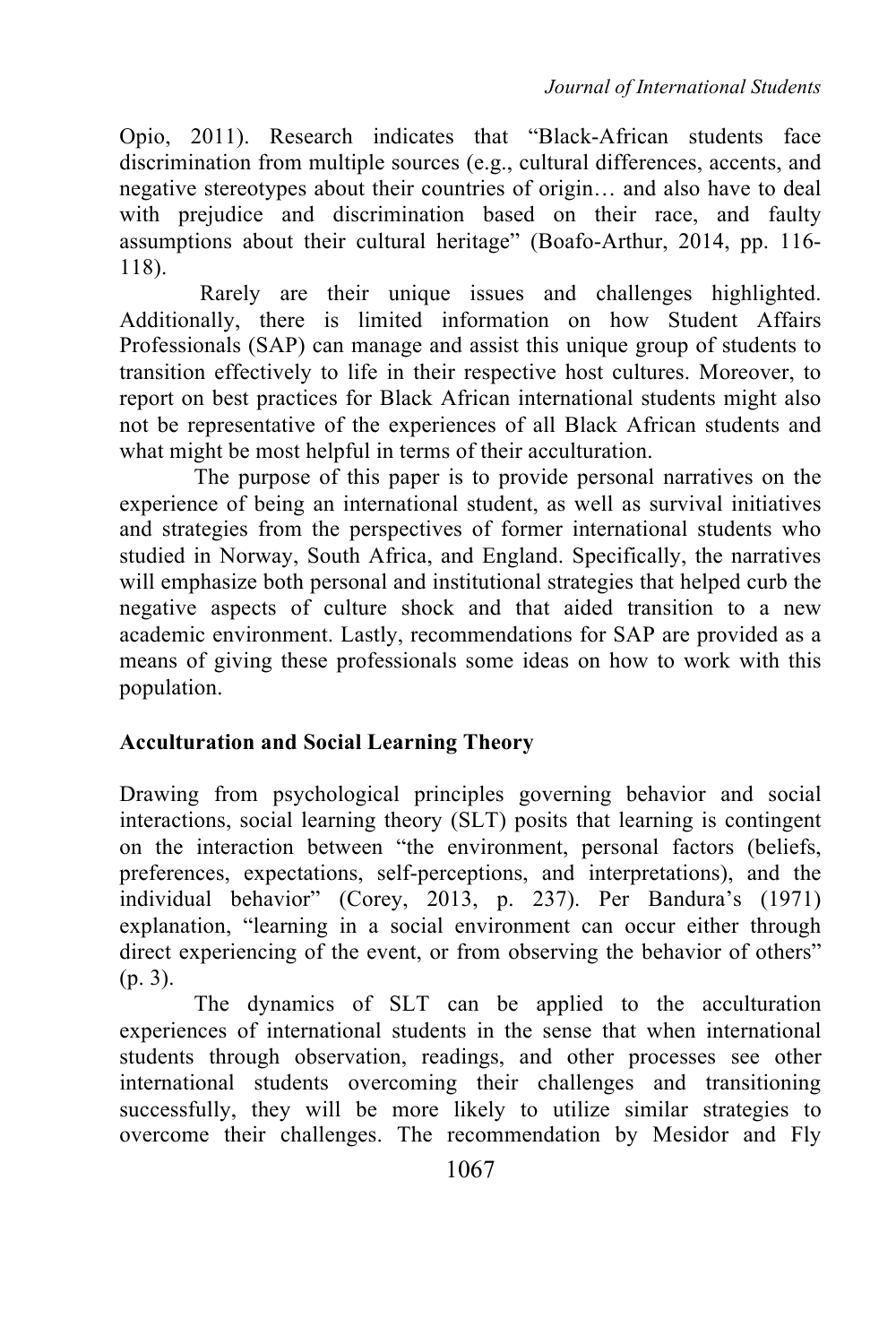(2016), for instance, that institutions of higher education match incoming international students with other international students (mentors) already at the host institution as an aid to the adjustment process is predicated on the principles of SLT. Thus, international students may be better off when they have other international students as models or mentors from whom they can learn how to overcome their struggles than when they are just given generic information on how to cope.

For most international students, cultural adjustment issues; a sense of isolation and alienation; and difficulties with transportation, food, language barriers, the educational environment, and accommodation are recurrent issues at the forefront of acculturation needs (Wu, Garza, & Guzman, 2015). Of course, there is no perfection where humans and our experiences are concerned. Nonetheless, research from the field of psychology has consistently shown that humans have an overpowering need to belong and for social interaction, with a lack of healthy attachments resulting in dire consequences (see Baumeister & Leary, 1995; Gailliot & Baumeister, 2007; Knowles, Lucas, Molden, Gardner, & Dean, 2010). We fail to thrive in environments that make us feel rejected and alone. Understandably, when an international student's basic need to belong is met, the transition process becomes relatively easier.

## **NARRATIVES**

These narratives are from the personal experiences and accounts of four Ghanaians who studied for various postgraduate degrees at Stellenbosch University (South Africa); Norwegian University of Science and Technology (Norway); and University of Cambridge (U.K.). Their length of residence in the respective host nations ranged from 4 years for a doctorate degree in South Africa, to 2 years for those who studied in Europe (Norway and U.K. respectively). In all, there was one male (extrovert at University of Cambridge), and three females (South Africa, Norway, and the introvert at University of Cambridge). The labels 'introvert' and 'extrovert' were primarily used to distinguish between the narratives from the University of Cambridge as well as to demonstrate how personality differences influence the adjustment process. We did not find it necessary to apply the same descriptors/labels to the narratives from South Africa and Norway.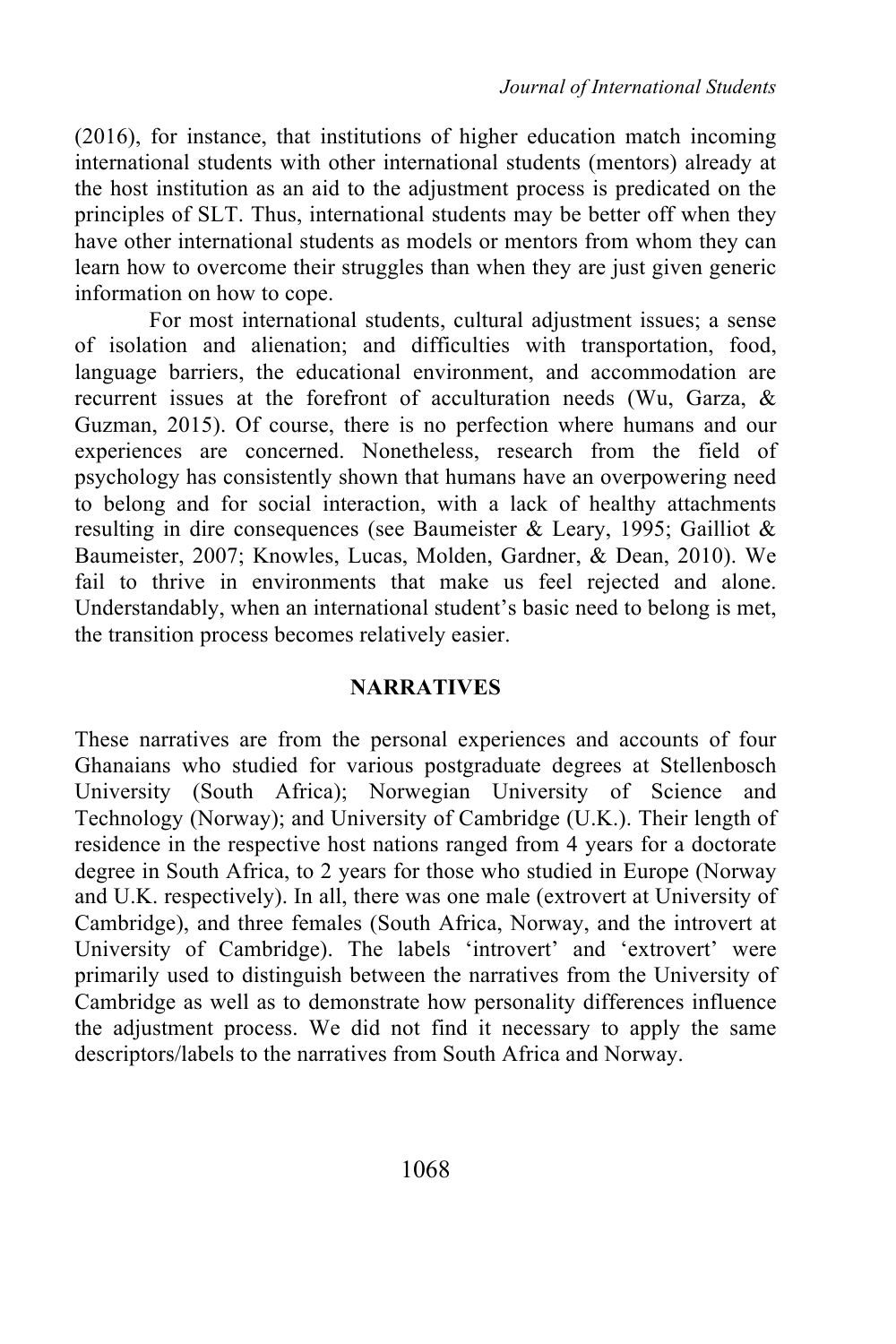#### **An Immersion: Experiences from South Africa**

I was extremely excited when I obtained admission to one of the top three universities in South Africa to pursue a three-year doctoral program in psychology. For me relocating to South Africa meant a new dawn and a lifechanging opportunity to achieve personal growth and career development from a global perspective. But alas, I was not adequately prepared for what lay ahead. Acculturating and assimilating to the South African culture was a bewildering and stressful experience. My first day in South Africa was exciting, although somewhat strange, as I grappled with adjusting to the time difference between South Africa and Ghana, new living arrangements, language barriers, harsh weather conditions, and dietary issues. In the days and months that followed, personal security, navigating my way to and from campus, local customs, racial discrimination, xenophobia, poor health, financial difficulties, complex academic conditions, and institutional demands become other prominent problems. Adjusting to these circumstances was a nonlinear and discontinuous process in the sense that environmental stress was not always predictable and different responses were required for different problems. In spite of this complexity and ambiguity, I managed to survive tough academic conditions and harsh living circumstances. In this regard, self-initiated, social and religious groups, and institutional-led initiatives were helpful.

The cultural novelty between South Africa and Ghana was great, but I was personally determined to accept, learn, and adapt to new behaviors in this cultural setting. Therefore, I periodically challenged myself to try new ways of doing things in order to help myself successfully incorporate learning from the host culture. For instance, I tried new food, engaged in social activities commonly practiced by South Africans (e.g., wine tasting, hikes, and braais), took part in programs organized by the international office (e.g., fashion shows, sporting activities, and cooking competitions), and registered for courses, workshops, or seminars that offered academic and professional support.

Additionally, in the process of adaptation I received continuous support from a range of social contacts in and outside South Africa, including friends and family back in Ghana and beyond, a relative living within South Africa, co-nationals (i.e., students and nonstudents), and international sojourners from other countries. Some of the contacts based in South Africa were also new to the setting; others had months or years of living in this setting. Maintaining and establishing one-on-one and group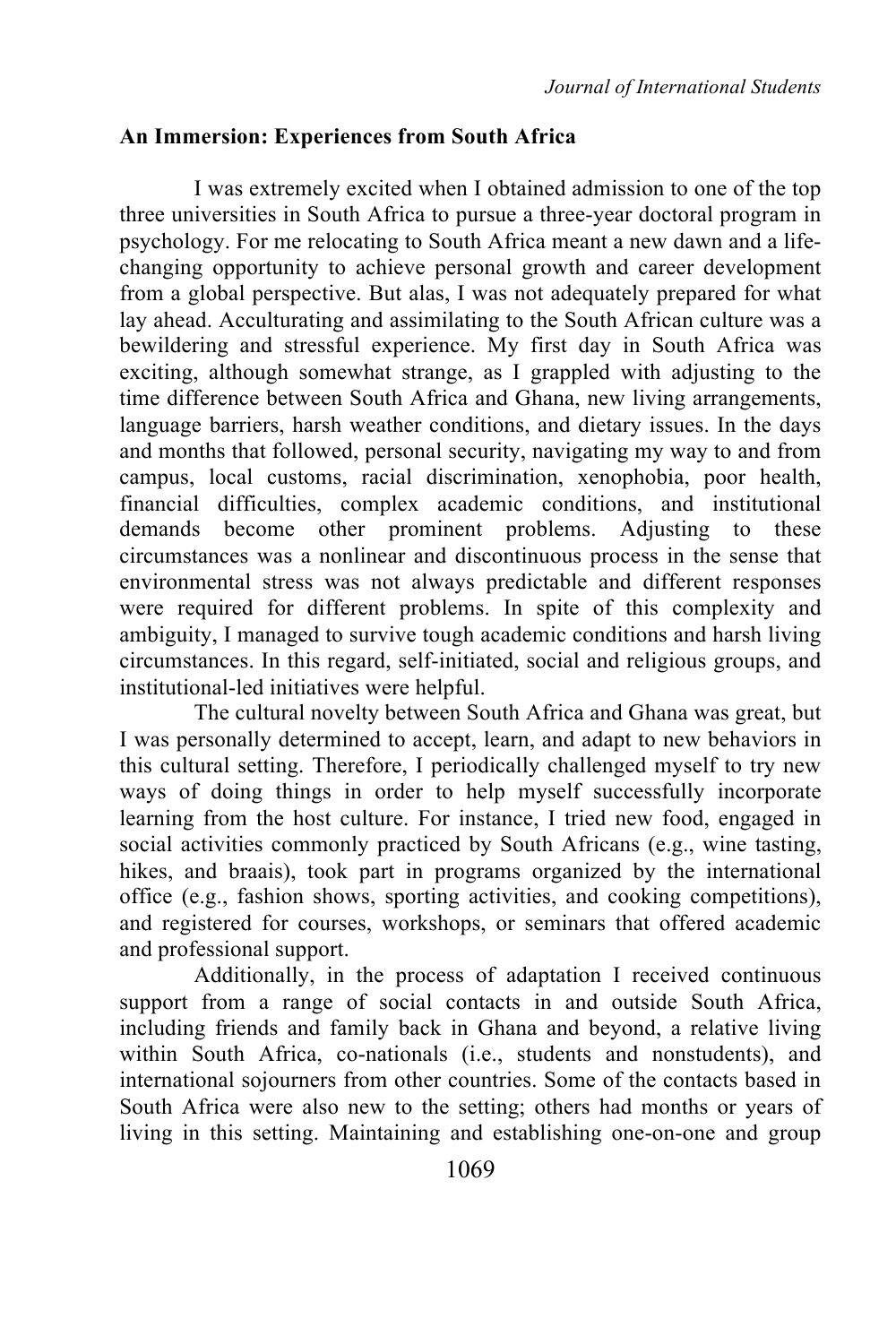social contact with such groups of people enhanced the transitional process. In the case of the former, it was reassuring to know that intercultural stress was not a unique circumstance and that other students go through similar challenges and struggles. In the case of the latter, it was helpful to learn lessons and best practices from others who had adjusted to the host culture successfully. The church community and the association of Ghanaians in Stellenbosch aided and mobilized such social interaction through various events.

At the institutional level, the international and postgraduate office also hosted a range of innovative activities and programs to facilitate new learning and adaptation. For example, I participated in brief lunch meetings, competitions, seminars, and workshops organized by the international office. Here, I interacted and exchanged cultural experiences with other students.

To a large extent, my successful adaptation to the host culture was rooted and strengthened by a good supervisor–student relationship. My supervisor understood the importance of this relationship and the sort of impact it had on my intellectual output. Therefore, he consistently sought to maintain a healthy and positive relationship. The kind of support my supervisor offered extended beyond meeting my academic needs. In addition, he ensured I was socially, physically, financially, and emotionally stable; in circumstances where he was unable to help directly, he made appropriate referrals. Adapting to life on campus and in South Africa in general would have been a difficult process without his consistent assistance and support. Relocating from the known to the unknown can be a bewildering experience, but with the right kind of support and resources, it is just another life challenge that demands change, development, and maturation.

# **The International Student Village: Experiences from Norway**

During my graduate education in Norway, I realized that my program was structured in such a way that students had two cohorts, so to speak: there was a group of co-nationals who began their various programs in the same academic semester as myself and the larger group of international students on the university campus. Outside of the general orientation sessions, international students also attended orientations and other international meetings at various times during the year and lived in the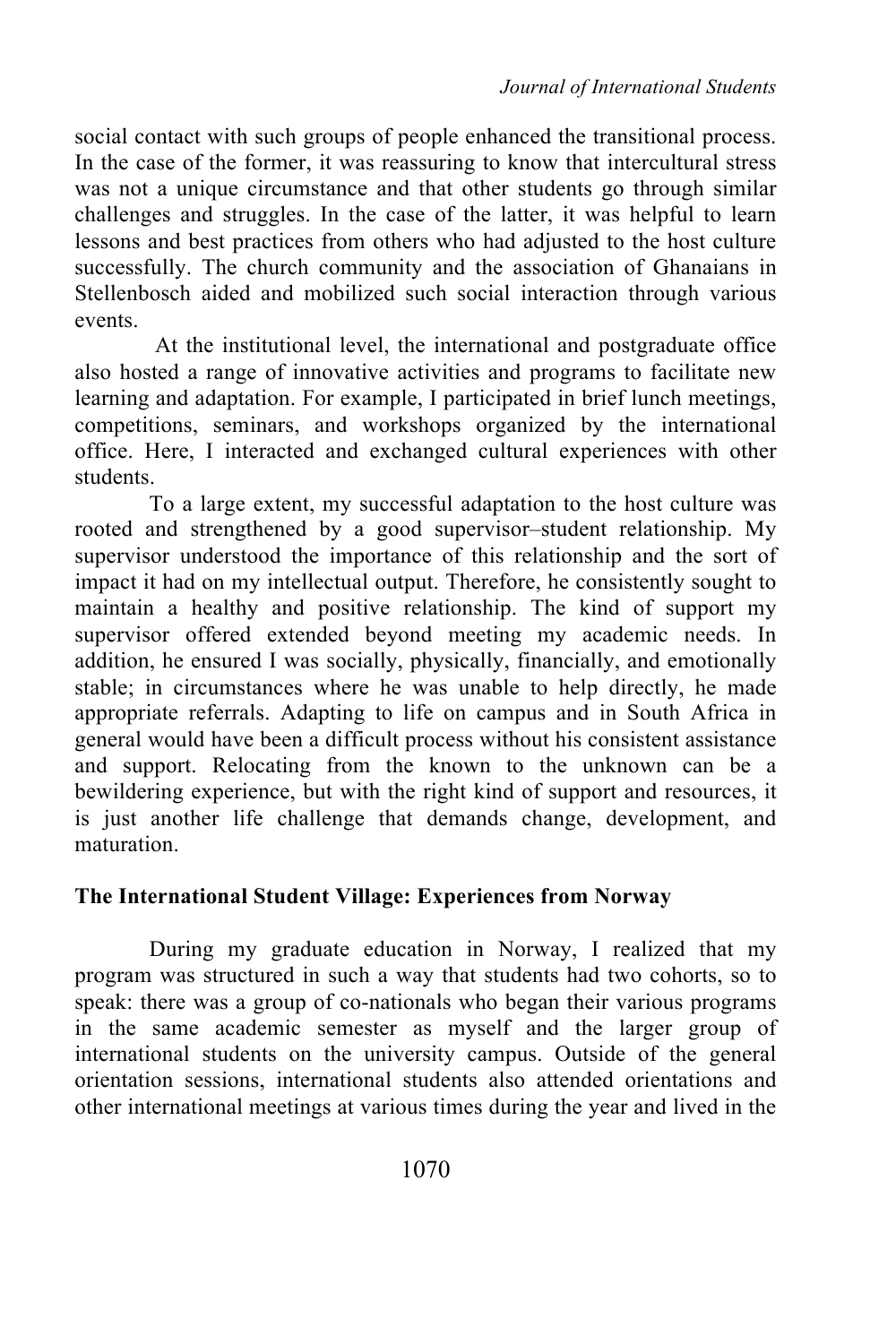same locale/neighborhood. These activities were coordinated by the university's international students' office.

The living arrangements consisted of four students living in a fourbedroom flat and sharing common areas. A distinct advantage of this system was that students got to meet other local and international students, visiting scholars, study-abroad students from various parts of the world, Erasmus Mundus scholars, and many other categories of international students. In effect, the student village was a global village. In my two years in Norway, I had roommates from Norway, China, South Korea, Spain, Latvia, Sweden, Germany, and the Czech Republic. In addition, older students from various countries were already at the host institution. These older international students often served as mentors and aided in transition efforts by dispensing valuable information on issues as diverse as accommodation, shopping, transportation, opening bank accounts, food, and education. As a new student unfamiliar to the country, culture, and educational system, I found it beneficial to live with other international students and to share cross-cultural information. Another benefit was being mentored by other students from my country of origin. In a sense, there was never truly a sense of alienation or isolation.

In addition to this, transportation was quite simple—all a student needed was a bus pass and you could go practically anywhere you wanted in the city. Sidewalks and pedestrian walkways were common, and so you never felt impeded, regardless of your mode of transportation. Typically, new international students do not know the area and have to reside in the locale for an extended period to navigate around the city by themselves. It makes sense then to provide international students with accessible transportation. Ultimately, this also aids in the transition process, as students feel more confident and more comfortable in their new surroundings.

Finally, food is important to all humans, and finding and eating food that is familiar can reduce anxiety about life in a new country. For most cultures, great conversations are also had around food. Parties and other social occasions often feature food from one's culture. The paucity of food from one's culture will obviously limit the number and types of social activities that students engage in. As a fringe benefit, there were also several specialty grocery stores such as African food stores, Asian food stores, Arab food stores, and the like, catering to the culinary needs of the aforementioned populations. These collectively made me feel at ease within the environment.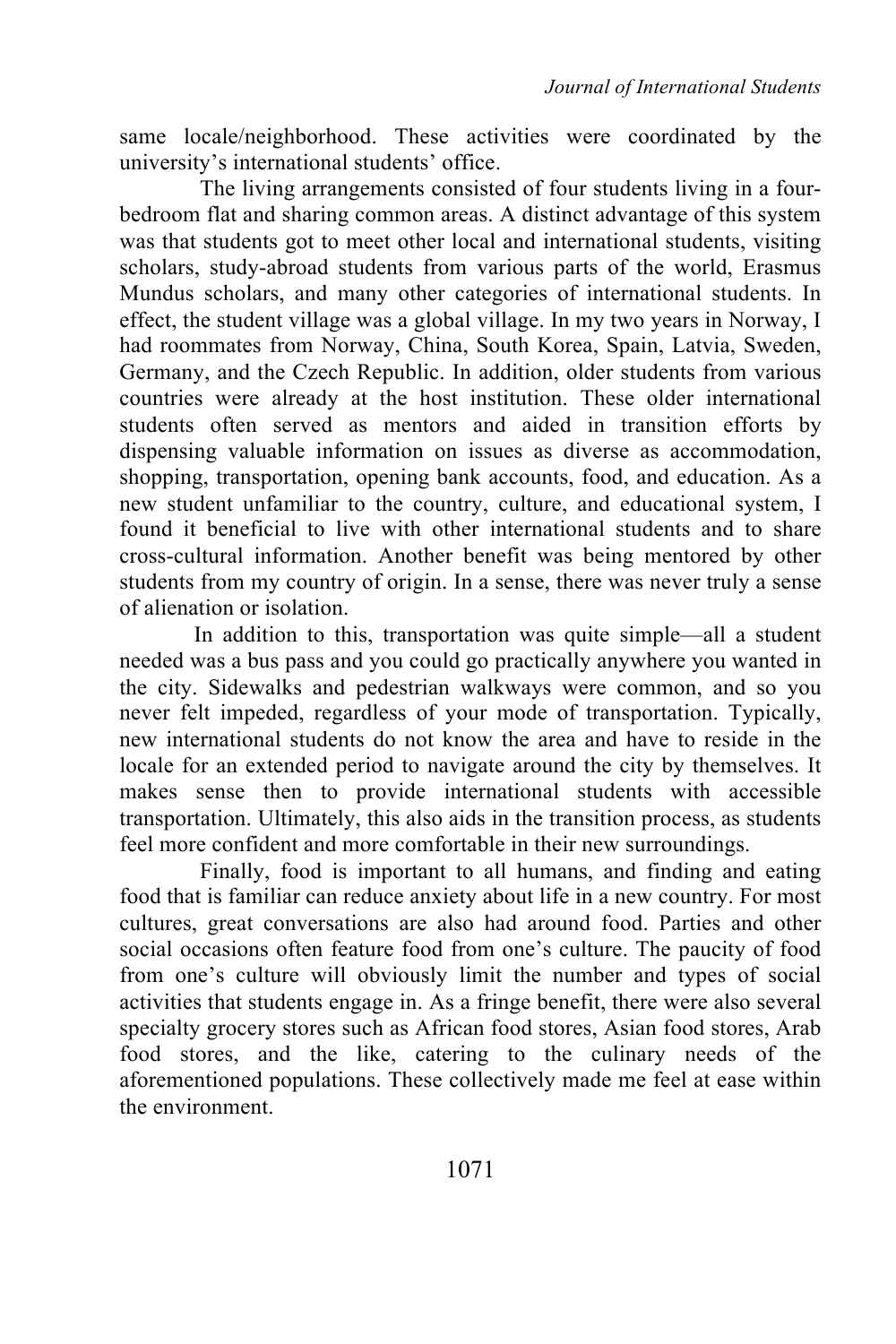I find that the three issues highlighted earlier are a core aspect of an international student's life. Finding commonalities in our experiences often strengthens bonds, reduces culture shock, mitigates the experiences of alienation, and overall makes for a more positive student. The statistics on international student retention for the United States are not clear; however, institutions are more likely to increase international student retention if students are given opportunities to connect with other students and thereby satisfy that need to belong as described by Abraham Maslow's hierarchy of needs. As such, even if they feel disconnected from host students, international students still have individuals from their countries or other countries to engage with. Overall, there are many struggles in the life of an international student; however, when a student's needs in any one or several areas are met, the potential for negative consequences in other areas is truncated.

#### **From the Eyes of an Extrovert: Experiences from the United Kingdom**

As an African student without any European travel experience, my admission to an M.Phil. degree, which later culminated in a Ph.D. program in a U.K. university, was full of anxieties. These anxieties centered around academic achievement; coping with the weather; building relationships with colleagues, academics, and institutions of interest; and participating in activities relevant to my personal and academic development, among others. During the course of my studies, several institutional and personal initiatives coalesced into stronger and better adaption to this new environment. I outline some of these initiatives.

First, I must establish that academic institutions that are internationally focused must embrace learning from various cultures while responding to cultural diversity infused with cross-cultural internationalization. These are my conclusions after several years studying at this institution. An association of Ghanaian students present at my university assisted with this assimilation and adaptive process to a European life beyond the shores of Africa. Various fora held by the association on students' expectations provided the needed atmosphere to air my anxieties and receive appropriate guidance from alumni on the course I was studying and to learn from the experiences of others from various programs. One of the most profound statements by an alumna from an unrelated discipline to mine was quite profound: "No Ghanaian student has ever failed here at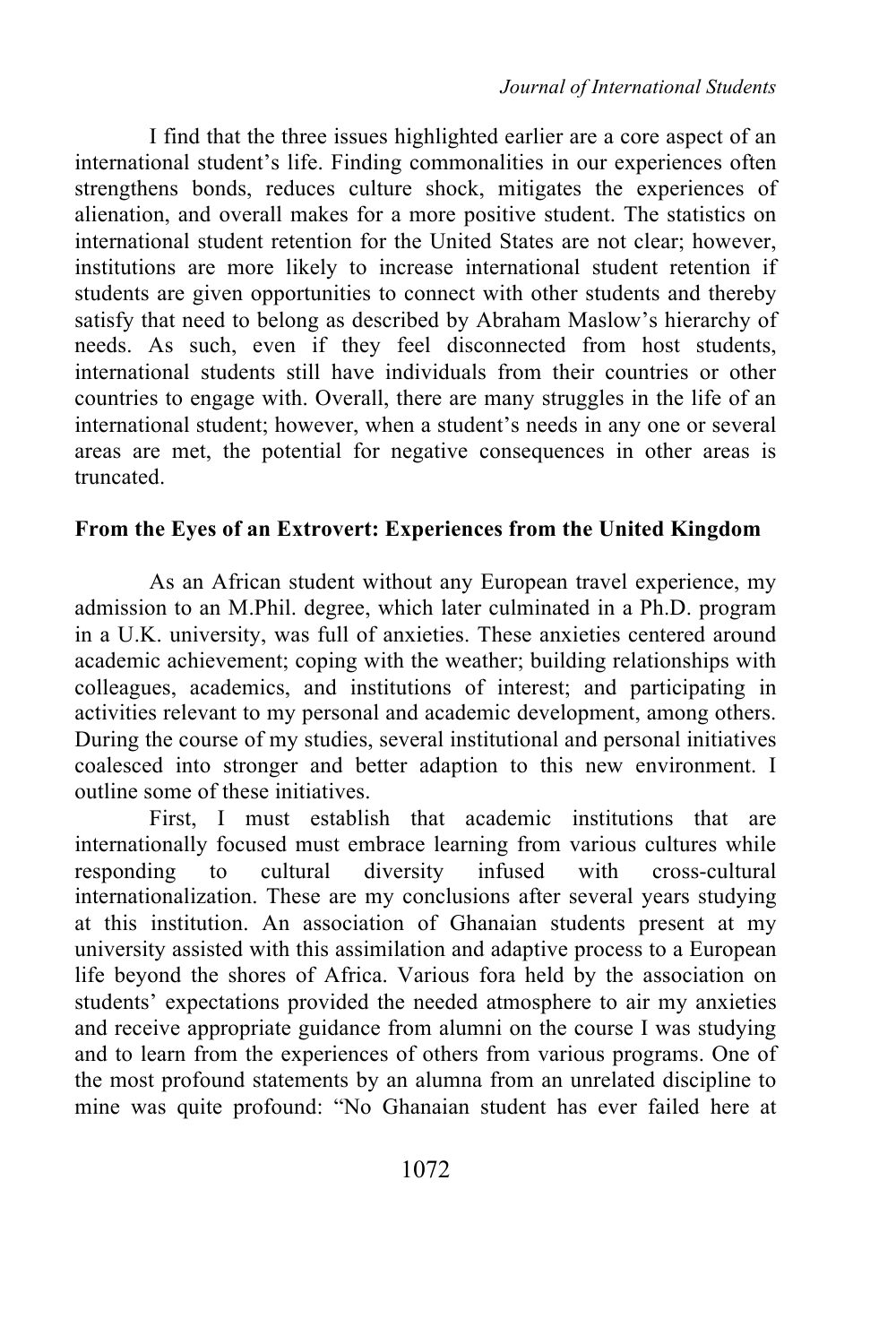Cambridge." This bolstered my confidence, and I felt reassured that I was capable of breaking new ground, which I eventually did.

The opportunity to allow members of a given group to forge close links and to bond can have a negative effect, however. The security of these associations may create an atmosphere that affords so much comfort and collegiality that individuals might not want the challenge of engaging in interactions beyond this circle. This is disadvantageous to personal growth, as I observed such clinging prohibited others from making friends or associating beyond their group. Nonetheless, another takeaway from this forum was learning about shops or streets where we can have access to meals, spices, and ingredients that were culturally specific. I could purchase spices and make food that was close to the cuisine at home. This often attracted my housemates to the kitchen and gave us an opportunity to chat about various issues—fraternization in the "Jesus Kitchen," as we called it, became a core routine, and my housemates enjoyed my meals. On crossinstitutional internalization, the Ghana Association's links with the African Union at Oxford University enabled another bigger platform on which to share and debate issues of mutual importance, including, but not limited to, academic life, as well as developments on the African continent. I felt a sense of achievement to have participated in the first Pan-African conference in the  $21<sup>st</sup>$  Century at Oxford University.

Again, at the institutional level, my department was collegial to the extent that I could approach any of my lecturers at any point in time to have a discussion of on-going issues in a healthy atmosphere. Having professionals or lecturers from the Black-minority ethnic (BME) groups was also crucial, as it provided me with a sense of belonging and a role model to aspire to—one of them continues to serve as a mentor on several of my academic developmental fronts. This was key to my assimilation in this new, very demanding academic environment. I recall one fateful afternoon when I attended a one-hour full lecture and struggled with comprehending the lecture, due mainly to the accent of the professor. Out of frustration I left the class and approached a different lecturer from my ethnicity; he calmed me down, empathized with my situation, and gave me tips on how to overcome the situation. I left his office relieved and in very high spirits—a recall of this encounter generates raucous laughter whenever we meet. These open-door policies practiced by my department afforded me the opportunity to seek assistance whenever it was practicable. I have used such opportunities offered by other professors of the host nation.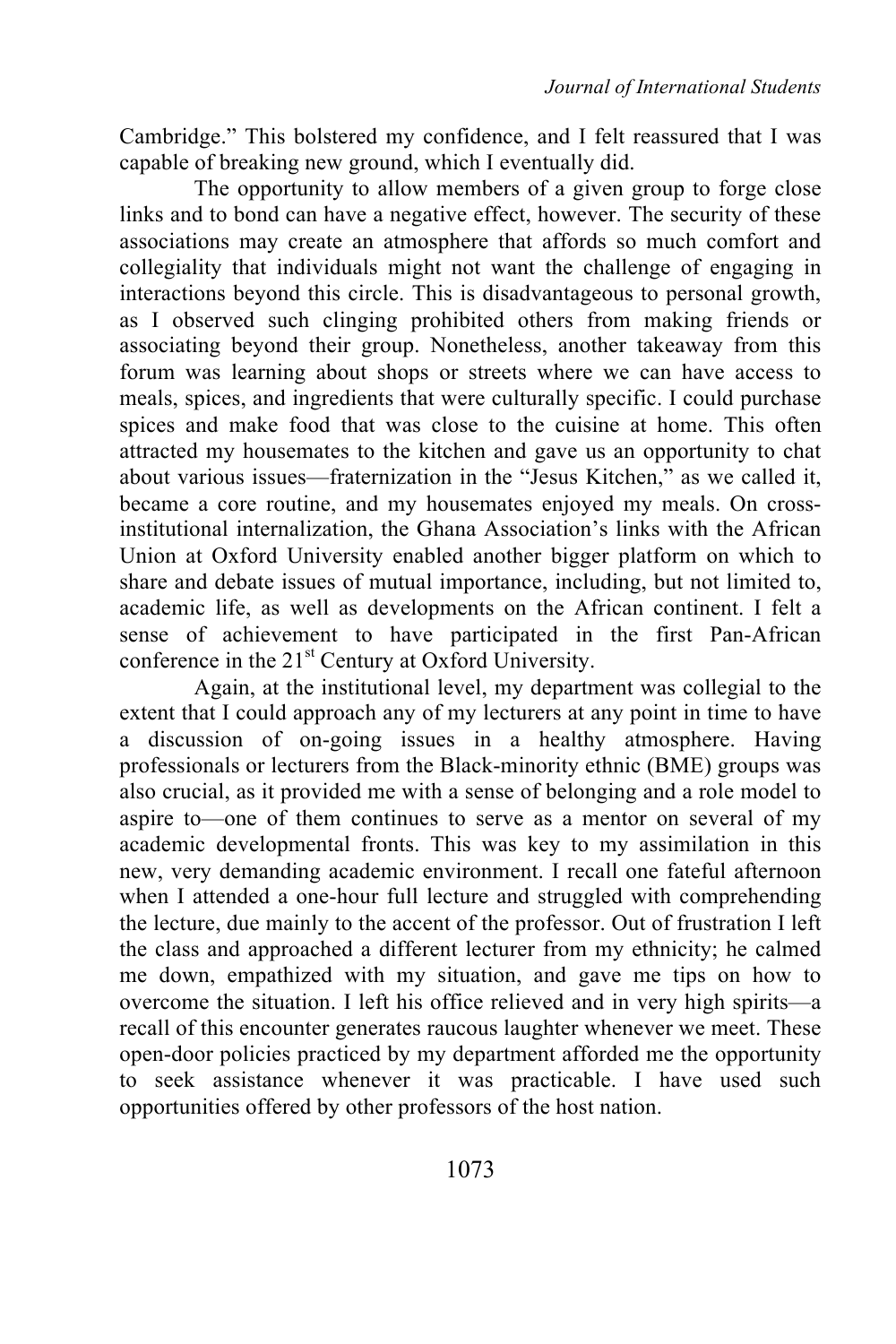On the personal initiative front, to assimilate and escape boredom, I explored the nightlife of the city and found a club that was noted for embracing cultural diversity by playing music and hosting parties and themes I could associate with. My outgoing personality facilitated this move. This was one of the best things that happened to me. Friday nights were spent at this club, fraternizing with people of diverse cultures and countries and, as I used to say, "dance the tree out of my soul"—an aphorism derived from the name of the night club: "Soul Tree."

#### **From the Eyes of an Introvert: Experiences from the United Kingdom**

In my final year as an undergraduate, two things were important to me: finishing with a first class (referred to as summa cum laude in the United States) and embarking on a master's degree before settling down to work. I was pleasantly surprised when I received an offer letter detailing a fully sponsored M.Phil program in one of the best schools in the world. I was beside myself with joy and deferred my M.Phil in Ghana to take on the Development Studies program in the United Kingdom.

Going to the United Kingdom, I had great expectations and a lot of anticipatory excitement because I had heard a lot about how gorgeous life outside Africa is. I quickly found out that I was naively unprepared. Upon arrival, I struggled with the weather, food, and navigating around the campus, as well as academic work, which was my reason for going. I was homesick throughout my stay in the United Kingdom and eventually had to return home earlier than my scheduled departure date. I took a lot of things for granted and was not adequately prepared for what I experienced. At one point, I wished I could abandon the course and go home, but fear of cultural and societal rejection kept me going. I know that my experience could have been enjoyable if other avenues had been created to assist introverts and international students leaving home for the first time.

These negative experiences notwithstanding, my personal strategy for coping with the boredom, loneliness, and homesickness was to rely on computer games. Because of my introverted personality, I could stay indoors for weeks and play games the entire time. One of the most useful resources I had that helped ease my loneliness was the Cambridge University Ghanaian Society. In this society, I met other Ghanaians, some of whom were very supportive. This support really helped me to adjust and complete my master's program. Through the association, I met an old friend who helped me find my way around town, especially to grocery stores and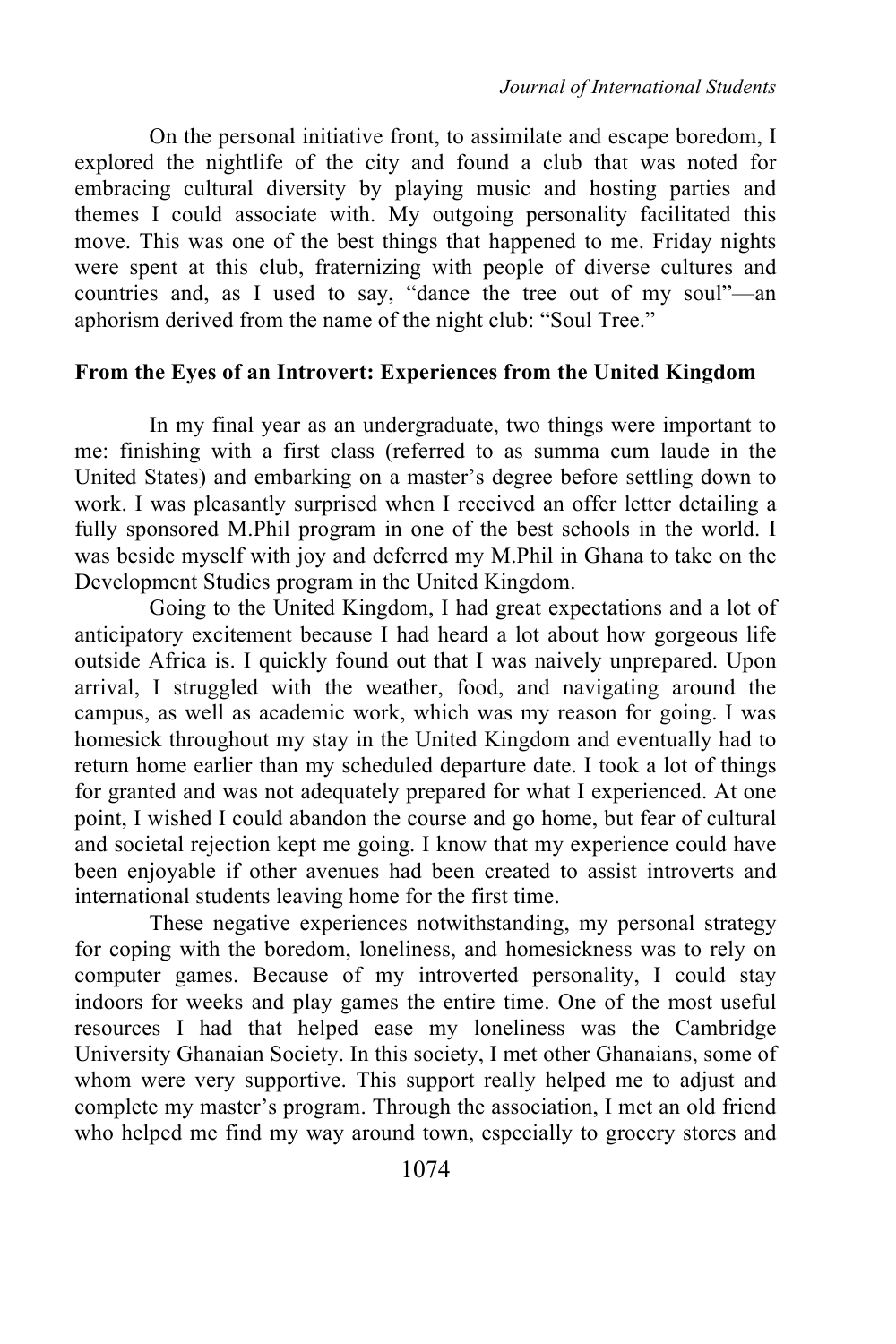to find relevant accessories that I needed at better rates. An older Ghanaian lady was most helpful as she continually encouraged me to experiment with English cuisine and to be more adventurous with my palate. With the encouragement and experiences shared by other students, I forged on.

I also encountered awesome learning experiences that I can never forget. The library was a great delight, as every book relevant to my education was readily accessible. I also participated in some conferences that prior to my master's program I had never considered. These were insightful as well as intellectually and academically stimulating. Faculty members also tried their very best to help us settle in, but as was earlier expressed, individual characteristics must be considered, especially where international students are concerned.

By the end of the program I had made friends with other international students who had previously been exposed to life outside their countries quite often, and they suggested trips during the holidays to other countries. During the summer, we went on short trips to Italy, Spain, Belgium, and France. These trips were highly enjoyable and they helped ease the stress of the school environment, as well as make me forget about my desire to go home. Adapting successfully to the U.K. and Cambridge environment was greatly enhanced by the people I met. Despite the bittersweet experiences, it was a worthwhile opportunity, and I have never regretted it. I know that next time I will be in a better position mentally, socially, and psychologically to fully engage in the experiences that such opportunities present.

## **RECOMMENDATIONS**

Being an international student in any environment can be an exciting, yet scary process. From SLT, we know that we learn by observing how others have navigated similar circumstances. The narratives included here describe personality differences; discomfort; unfamiliarity; and struggles with culture, food, and transportation and how these collectively destabilized the process of acculturation. From an optimistic perspective, the narratives also describe how social connections with others, either in the community or with older international students, supportive relationships with advisors, and engagement with other international students helped the adjustment process. What this may imply is that fostering nonthreatening and assimilative social connections may ease the transition process. For institutions and SAPs, this might mean minimizing the typical approach to combating culture shock.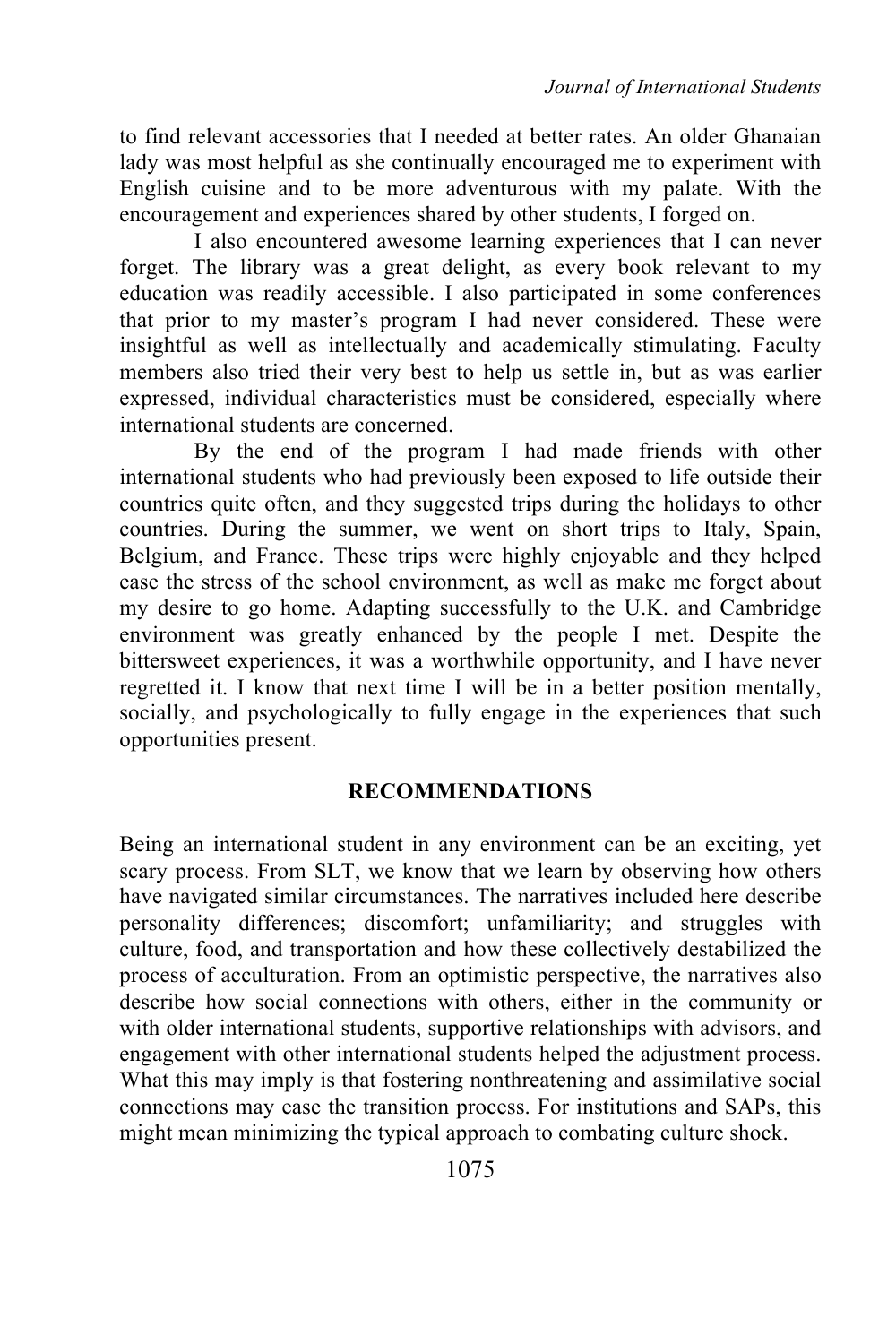Incorporating practical events that consider Ghanaian, or even more broadly, African social ethics of collective responsibility, interdependence, and reciprocal obligations (Gyekye, 2013) might also be necessary. Central to this is the notion that the Ghanaian cultural context is somewhat based on a mentorship model. That is, there is the expectation that individuals who are more advanced in a skill or area are supposed to mentor or guide others who are yet to be skilled. There is also the concept of "*nnoboa*" which in rural farming communities was a means by which a farmer sought assistance from other farmers within the community to help in cultivation (Gyekye, 2013, p. 230). This was done in a spirit of mutual reciprocity as refusing to help others implied that if you needed help, the probability of others helping you was lessened.

Even within the Ghanaian secondary education system, students in their final year typically mentor freshmen or incoming students. Mentoring relationships are also reflected in trade and vocational schools where apprentices are coached and guided by the older trainees with more experience. The Ghanaian proverbs:

- "Onipa nua ne onipa (A human being's brother is a (or, another) human being)";
- "Onipa yieye firi onipa (The well-being of man depands on his fellow man)"; and
- "Wo nsa nifa hohorow benkum, na benkum nso hohorow nifa" the right arm washes the left arm and the left arm washes the right arm)" (Gyekye, 2013, pp. 225-231)

amplify the significance of mutual responsibility and reciprocity that are central to Ghanaian and African cultural values discussed previously. Gyekye further explains that it is in acts of hospitality, generosity, concern for others, and a willingness to help others to achieve their goals, that this ideal of brotherhood is depicted.

Gyekye (2013) highlights mutual helpfulness as consistent with African moral thought and cultural practice. As such new international students from Ghana, often look to other students who have been in the host nation for a longer period to, as it were, "show them the ropes" as is typically done in their countries of origin. Conversely, students who have been in the host nation for a longer period also seek mentorship opportunities with newer students. For SAPs working with Ghanaians, or Africans in general, it may be helpful to determine how to translate these cultural values into practical experiences for their student populations. Mesidor and Fly (2016) discuss similar ideas with their suggestion that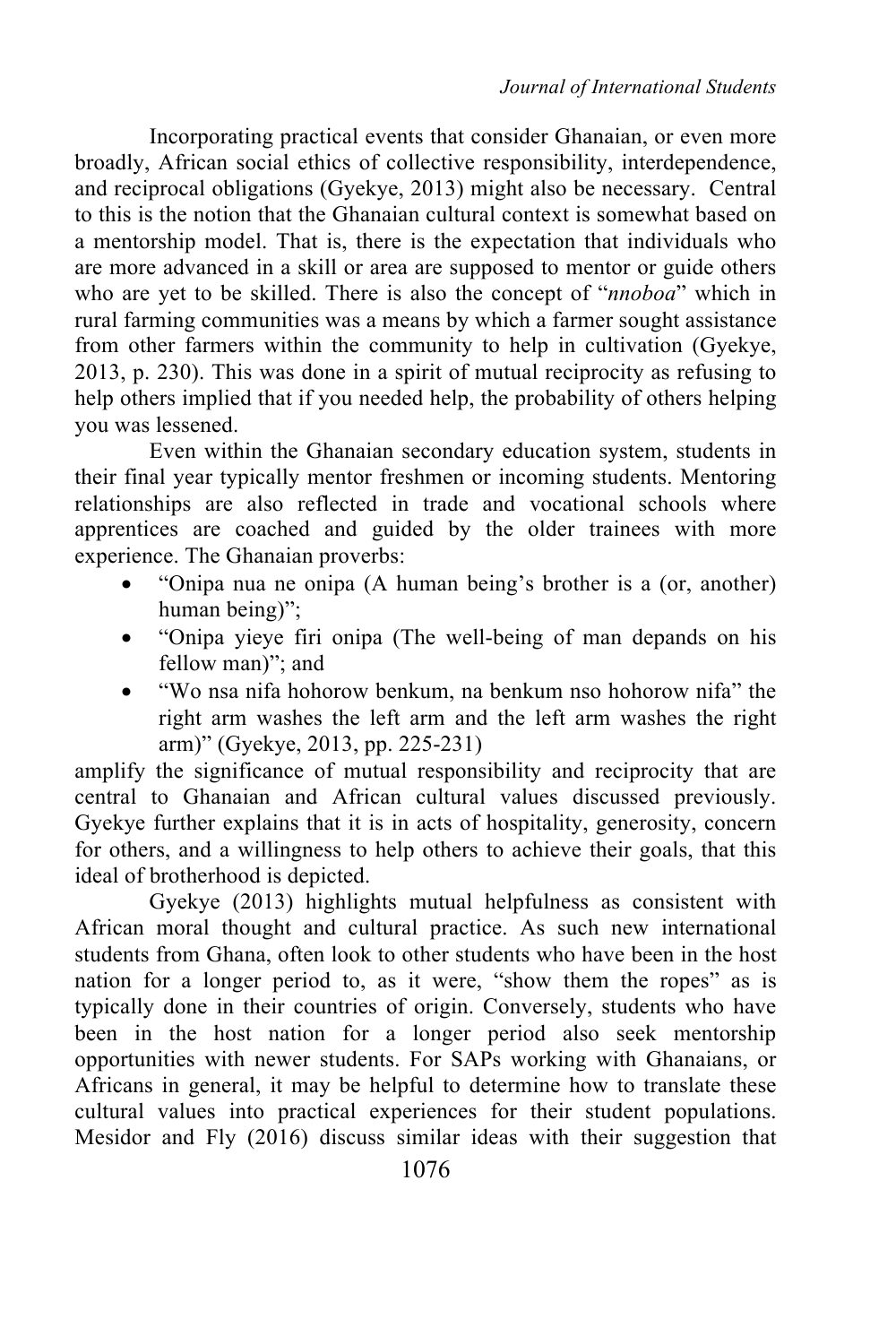SAPs can connect with longer staying international students to serve as mentors for new international students who hail from similar cultural backgrounds. In turn, the latter can also act as mentors to new international students, after they have acclimatized to the host country. We must caution here that the purpose of advocating for mentors to have mentees from similar cultural backgrounds and not necessarily Ghanaians is because we are cognizant of the fact that in some institutions, the population of Ghanaians or Africans may not be significant enough to develop an entire program to cater to their needs. However, if there are others of similar backgrounds, they can be matched appropriately and still benefit from the mentoring process.

As exemplified by the narratives within this text, all the writers admitted that their acculturative process was aided by other international students who knew or had a deeper understanding of how the host institutions or countries function, and by connecting and networking with others who had been residents longer than them, they were able to get situated with less hassle than they would have had they not known anyone. Also highlighted in the text, is the fact that all these mentorship models or processes were informal and within the sub-groupings of international students. So SAPs may need to find ways to formalize this process so that from the first day of arriving in the host country, or even prior to arrival, students are connected.

In conclusion, student affairs professionals may also need to learn, relearn, or adapt skills that can be necessary in working with students from different cultures considering the personality differences within their student populations. Lastly, international students must understand that despite the seemingly precarious position they find themselves in, they also have to be willing to make appropriate connections with others to hasten their skills in adapting to a new environment.

#### **REFERENCES**

Bandura, A. (1971). *Social learning theory*. New York, NY: General Learning Press.

Baumeister, R. F., & Leary, M. R. (1995). The need to belong: Desire for interpersonal attachments as a fundamental human motivation. *Psychological Bulletin, 117*, 497-529.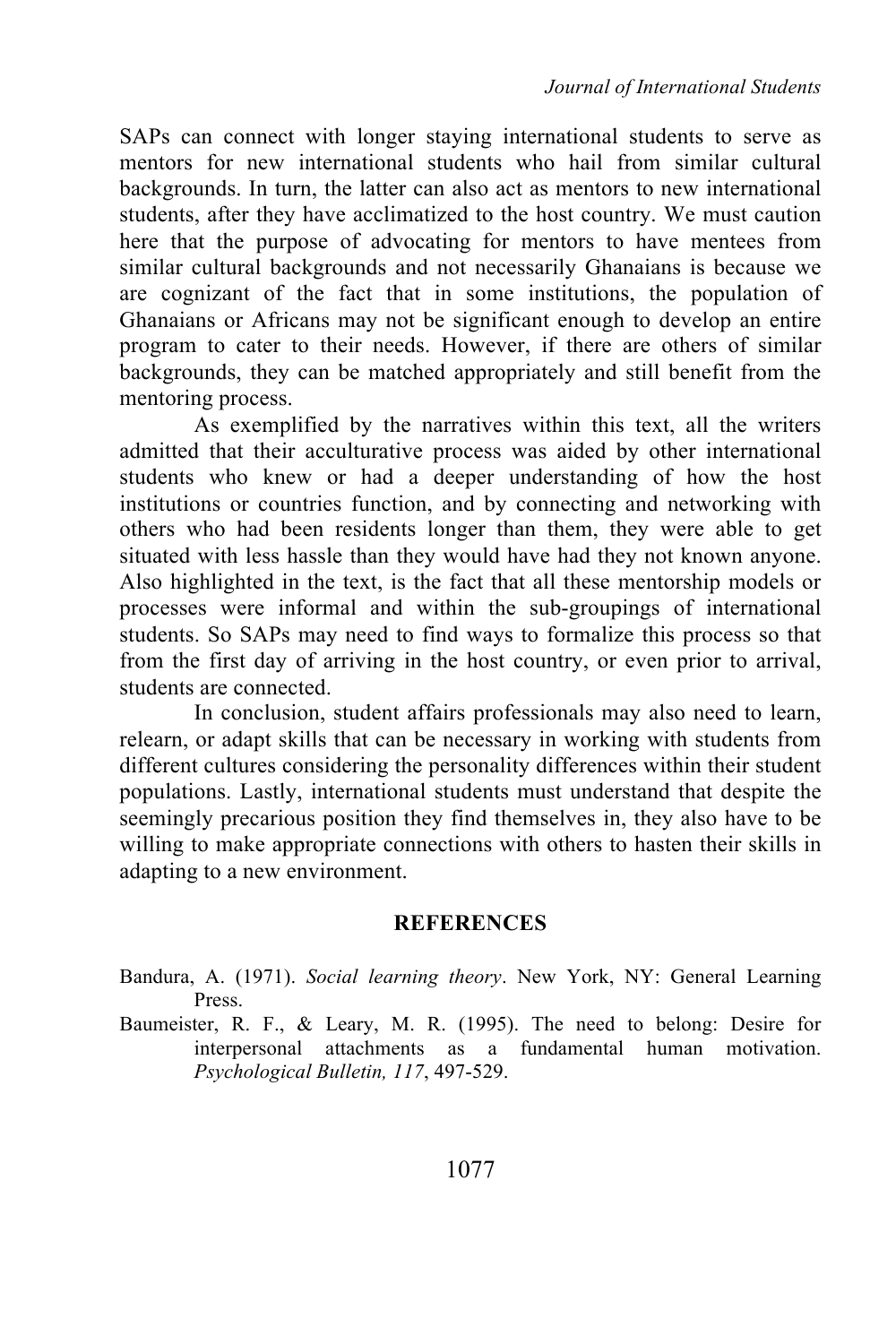- Boafo-Arthur, S. (2014). Acculturative experiences of Black African international students. *International Journal for the Advancement of Counselling,* 36(*2*), 115-124.
- Caldwell, E. F., & Hyams-Ssekasi, D. (2016). Leaving home: The challenges of Black-African international students prior to studying overseas. *Journal of International Students, 6*(2), 588-613.
- Corey, G. (2013). *Theory and practice of counseling and psychotherapy*. Belmont, CA: Wadsworth.
- Gailliot, M. T., & Baumeister, R. F. (2007). Self-esteem, belongingness, and worldview validation: Does belongingness exert a unique influence upon self-esteem? *Journal of Research in Personality,* 41(*2*) 327-345.
- Gyekye, K. (2013). *Philosophy, culture, and vision: African perspectives.* Accra, Ghana: Sub-Saharan Publishers.
- Institute of International Education (2016). Fast facts 2016. *Open Doors Report on International Educational Exchange*. Retrieved from http://www.iie.org/Research-and-Publications/Open-Doors#.WNqeqI5Jnm0
- Irungu, J. (2013). African students in the US higher education system: A window of opportunities and challenges. In H. C. Alberts & H. D. Hazen (Eds.), *International students and scholars in the United States: Coming from abroad* (pp. 163-180). New York, NY: Palgrave MacMillan.
- Knowles, M. L., Lucas, G. M., Molden, D. C., Gardner, W. L., & Dean, K. K. (2010). There's no substitute for belonging: Self-affirmation following social and nonsocial threats. *Personality and Social Psychology Bulletin, 36*(2), 173-186.
- Lee, J., & Opio, T. (2011). Coming to America: Challenges and difficulties faced by African student athletes. *Sport, Education and Society,* 16(*5),*629-644.
- Maringe, F. & Carter, S. (2007). International students' motivations for studying in UK HE: Insights into the choice and decision-making of African students. *International Journal of Educational Management,* 21(*6*), 459–475.
- Mesidor, J. K., & Fly, K. F. (2016). Factors that contribute to the adjustment of international students. *Journal of International Students, 6*(1), 262-282.
- Project Atlas (2016). International students in the United Kingdom. *Institute of International Education Atlas of Student Mobility*. Retrieved from http://www.iie.org/Services/Project-Atlas/United-Kingdom/International-Students-In-UK#.WNqhYo5Jnm2
- Wu, H.-P., Garza, E., & Guzman, N. (2015). International student's challenge and adjustment to college. *Education Research International, 2015*, 1-9. doi:10.1155/2015/202753.